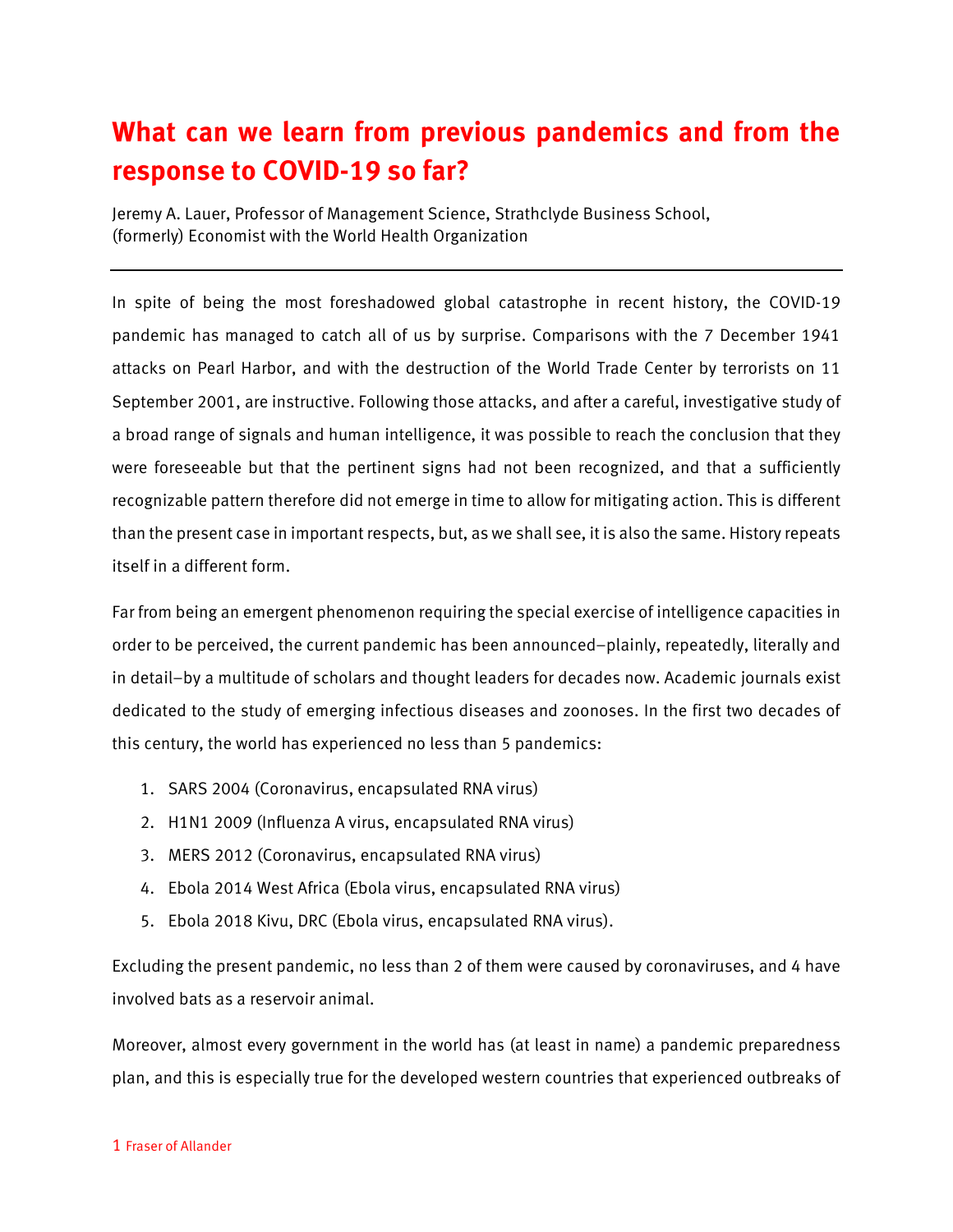H1N1 influenza (Swine Flu) in 2009. Furthermore, governmental, non-governmental and intergovernmental organisations have made substantial investments in understanding pandemics and in outbreak surveillance, including the BSL-4 lab in Wuhan that was opened in 2015 at the Wuhan Institute of Virology–specifically for the study of the risks of viral pandemics.

Presciently, the Wuhan lab was first mooted in 2003, but its focus on coronaviruses crystallized following the SARS outbreak of 2004 [1]. In 2018, it was estimated [2] that between 1 and 7 million people in the rural Yunnan province could be being directly infected (i.e. without intermediate hosts) with bat coronaviruses each year [3]. We have known for some time that the process of natural selection, at the molecular level, is akin to a giant computer ceaselessly exploring for novel solutions to the problem of replication (reproduction), and we have likewise known that globalizing patterns of human activity are relentlessly increasing its CPU speed. How then were we surprised?

The last pandemic age began approximately 10,000 years ago, at the dawn of the agricultural revolution, with the commencement of settled human habitations and the increase they entailed in human-to-human contacts, along with the concomitant domestication of animals and the corresponding increase in human-to-animal contacts. Human health, along with broad measures of human welfare, directly suffered as a result during thousands of years [4]; with a few exceptions, however, the role of pandemic zoonoses in this history has not been a primary focus [5]. Yet all our most-feared pathogens were originally zoonoses: measles, smallpox, yellow fever, cholera, rubella, mumps, rabies, tuberculosis, and plague all arose from diseases carried by animals, from increased patterns of contact with domestic animals, and from humans' increasingly sharing habitats with a number of mammalian orders rich both in species and in viruses [6].

Many members of *Mammalia* exhibit important biological features (such as the ACE2 receptor) in common with humans, and the class features at least 7 great species-and-virus rich orders: bats, primates, rodents, carnivores, lagomorphs (i.e. hares, rabbits and pikas), and two orders of ungulates (i.e. mammals with even- and odd-toed hooves). Five of these 7 orders are directly associated with the agricultural revolution and the domestication of animals: rodents, carnivores, lagomorphs, and ungulates. There are two exceptions to this rule: i) primates (the order in which *Homo sapiens* is located, and from which HIV arose in the last century as a result of bushmeat trade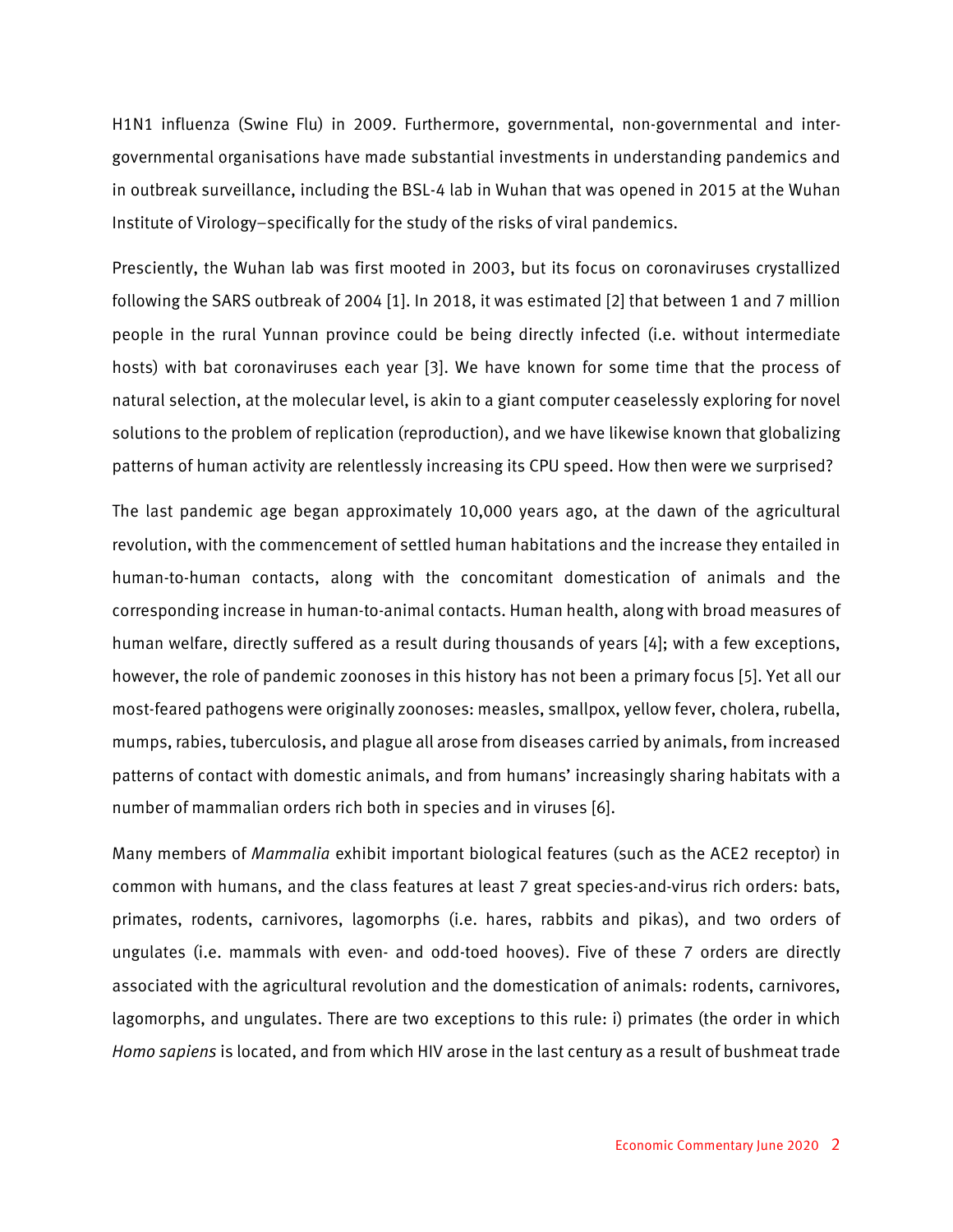in chimpanzee meat combined with the increasing movement of humans between remote regions and urban zones) and ii) bats.

Save primates, bats are the only species-and-virus-rich mammalian order whose member species are not susceptible of domestication. Unlike primates, bats are however well adapted to cohabitation with humans in shared ecosystems. For these two reasons, bats are likely to be a key player in the next pandemic age. It is becoming increasingly clear that this age is one whose threshold has already been crossed: in addition to coronaviruses, bats harbour rhabdoviruses, paramyxoviruses, bunyaviruses, togaviruses, flaviviruses and others. More than 10,000 years after the skyrocketing growth in human populations and in human-to-animal and human-to-human contacts following the agricultural revolution, it has been estimated at global scale that about 30% of zoonoses are still "missing" [6]. At current pace, we seem to be finding these missing pathogens at a rate of one every 3 to 4 years, so the present pandemic age promises to be shorter than the last, should we survive it.

Harbinger of this age, HIV is estimated to have crossed over to humans in the 1940s or 1950s. Throughout the twentieth century, repeated global influenza pandemics (with birds and pigs as reservoir species) were the prelude to it. The three coronavirus pandemics of the current century comprise only the first scene of the first act of an unfolding evolutionary drama. It is worth noting in passing that there is no definition of "pandemic". In international law, under the International Health Regulations (IHR), the only official designation is that of a Public Health Emergency of International Concern (PHEIC). Such an emergency was declared by the World Health Organization (WHO) on 31 January of this year, and (seemingly in desperation at its failure to mobilize sufficient global action) WHO started to use the term "pandemic" on 11 March, at a time when 114 countries had reported cases of COVID-19 and any doubt concerning its applicability was no longer possible.

According to genomic analysis [7], it is estimated that the first case of COVID-19 emerged at some time between 6 October and 11 December of last year. By 31 December of last year, international surveillance networks had already been alerted to the detection of clusters of atypical pneumonia (with cases numbering 44 on 3 January). By 7 January, the virus had been isolated. By 12 January, when reported cases worldwide were still below 300 and no international spread had yet been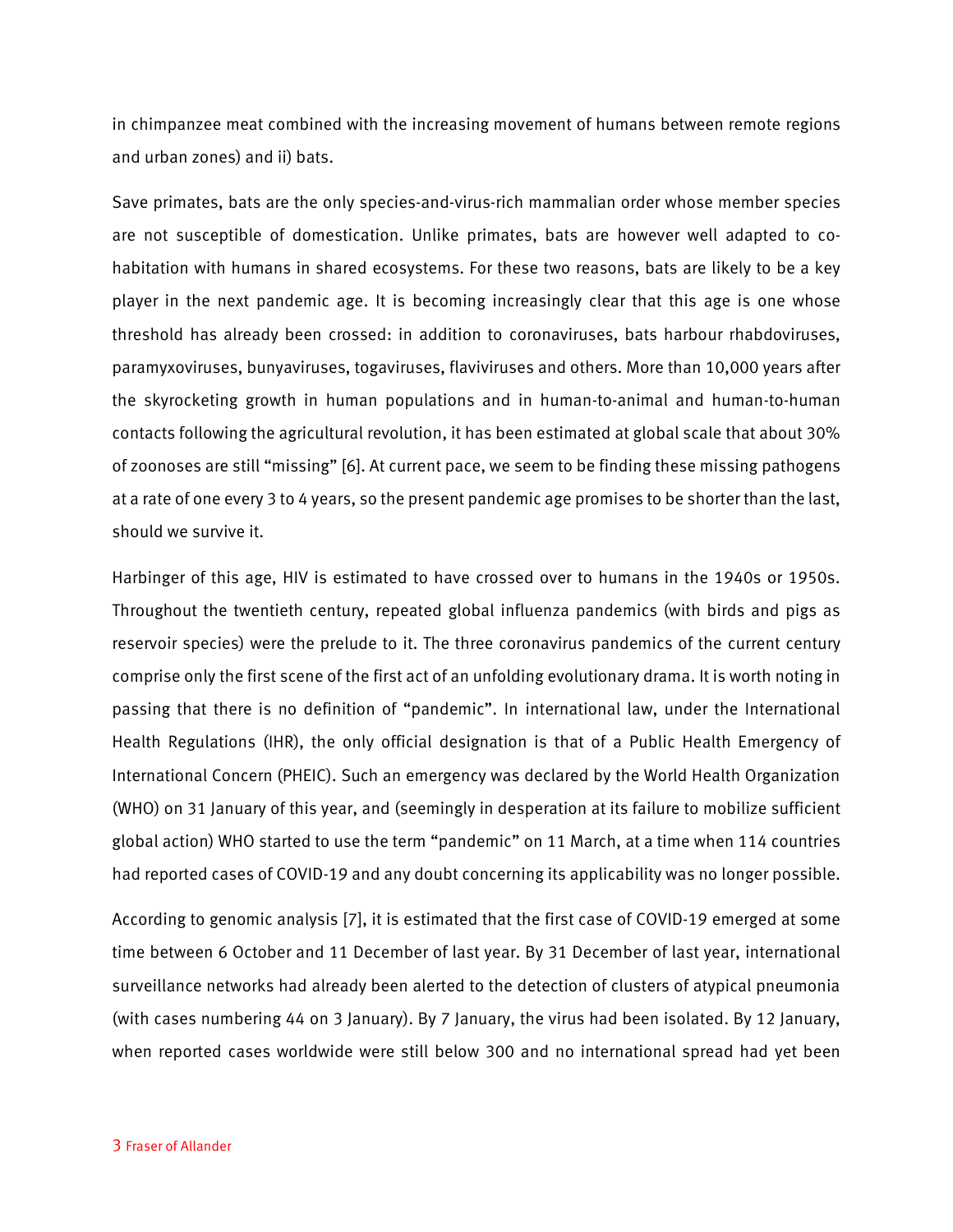reported, Chinese authorities publicly shared the genetic sequence of SARS-CoV-2. This is both remarkably fast and unacceptably slow.

Compare the present case with that of HIV. Originating as early as the 1940s, scientists did not start using the term Acquired Immunodeficiency Disorder until 1982, did not discover the virus until 1983, and did not identify the host species until 1999. What took more than half a century for HIV was accomplished in 2 months for SARS-CoV-2. In spite of the blame-slinging, this is remarkably fast; the timeline proves, moreover, that the lessons of the past 100 years, since a pandemic of H1N1 influenza killed upwards of 25 million people worldwide, have not been entirely lost. Yet 2 months was never long enough to stop a virus capable of doubling its infections approximately every 3 days (in comparison with every 3 years for HIV). Two months turned out to be far too slow, therefore, to stop COVID-19 from instigating the largest durable disruption in human activity since the last world war, a disruption whose ultimate magnitude is still unknown, though it promises to be one of those epoch-making events that, like an ice age or meteor, will be legible in the future fossil record.

The first lesson to emerge is that human institutions are not engineered to respond in pandemic time. What looks remarkably fast (i.e. 2 months from detection to declaration of a PHEIC, quicker than required for most bureaucracies to approve a routine procurement contract) turned out to be too slow in pandemic time by a factor of 2. Had we known at the beginning of January what we knew by the end of that month the pandemic might have taken a very different course. This conjecture is supported by the experience of countries, such as New Zealand, which, reporting its first case on 28 February, did benefit from an additional month in comparison with the UK and countries in Europe.

Yet squeezing extra speed out of the system will require more than an empowered WHO, i.e. more than the authority to enact sanctions on countries who are slow (by what standard?) to implement their obligations under the IHR. My personal view is that, though there were avoidable delays, China moved about as fast as it could have reasonably been expected to, and that it moved demonstrably faster than nearly any other country in the world has done once the magnitude of the problem became apparent. It hardly bears noting, moreover, that, once the world was seized of the magnitude of the threat, we squandered precious time. That needed additional month will not, in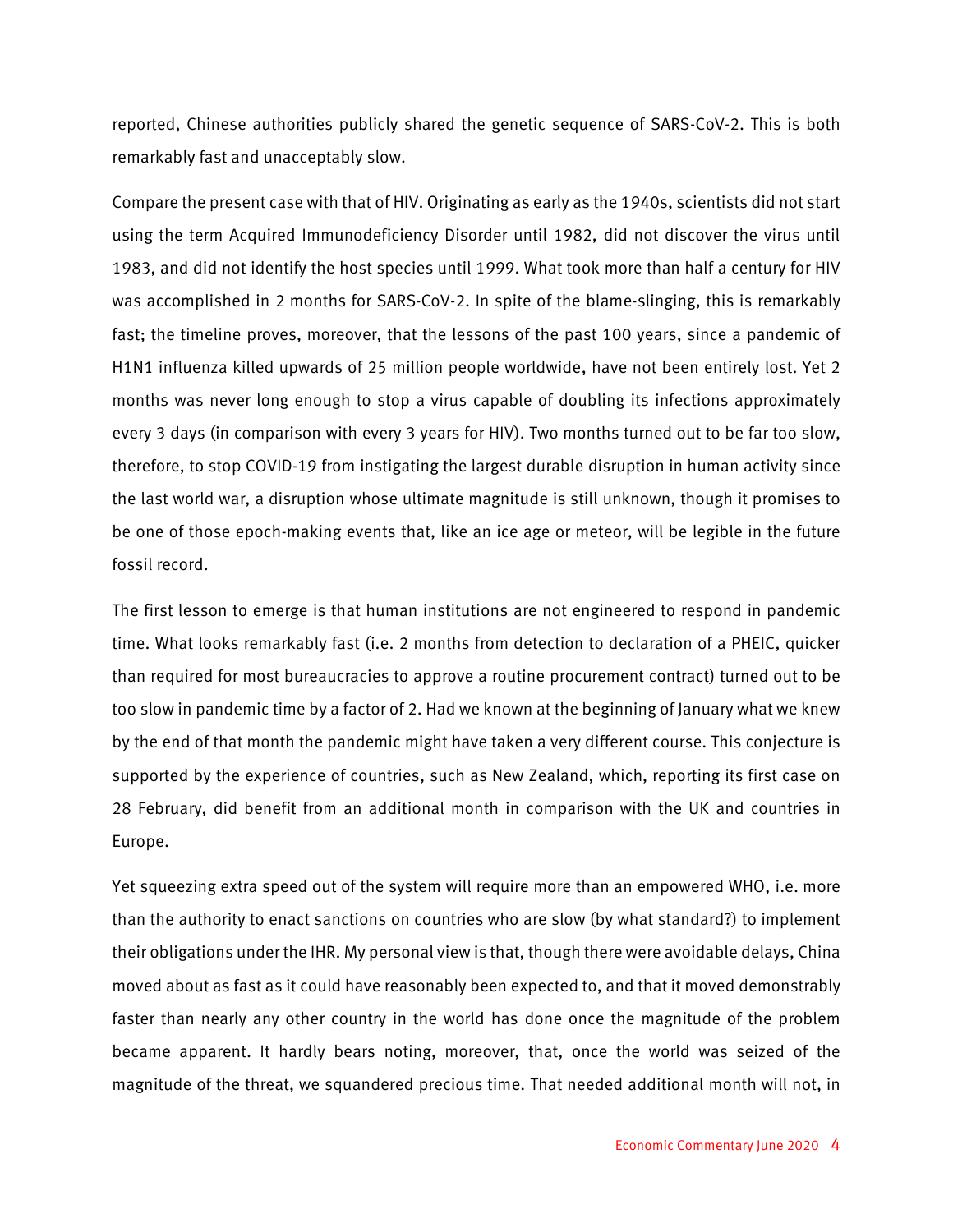my view anyway, be won purely by better international cooperation, or even through the actions of more responsible or altruistic political leaders. In my view, gaining the necessary time at the onset of the next pandemic will require significant changes in human institutions.

For example, pandemic policymaking, in particular in the UK, has been far too focused on a limited set of salient (available) epidemiological variables. We have taken our bearings from those areas of scientific knowledge where the unknowns we face are relatively more known. While understandable, this has resulted in the minimization of other key inputs equally if not more important, such as understanding what kinds of policy publics can and will support (where the science is perhaps less advanced), or the likely timing of the development of game-changing technologies (probably still more unknown). Curiously, despite the importance of these areas, we have mainly been content to employ a set of *ad hoc* assumptions bolted on either at the front- or back-end of epidemiological models.

This is a fair description of how the Ferguson et al. report [8] influenced UK policymaking on and around the week of 16 March. As has been widely reported, one of the assumptions underlying the analysis was that social distancing measures would be impossibly hard to sustain. Another was that it would be necessary to maintain these restrictions for a period of at least 18 months, until a vaccine could be produced. Neither the *ex ante* assumption nor the *ex post* one were motivated by anything but a cursory appeal to anecdote. Yet this did not prevent the stitched-together Frankenpolicy that resulted from being presented to policymakers.

The disjunction at the level of knowledge is mirrored in the structure of our scientific advisory process, in which (in the UK) the findings and recommendations of at least three separate expert committees (Nervtag, SPI-M, and SPI-B) have to be integrated, or "joined up", at the level of the SAGE, which then makes recommendations to COBR. In hindsight it is safe to say that the SAGE, which has to deal with every kind of emergency from floods to nerve poisons, is not well tuned for the formulation of pandemic policy. Indeed, joining up disparate pieces of information seems to have been an *ad hoc* and informal process, with the result that the SAGE, and government policymakers, have been at times badly out of synch with the views of scientists on the SPI-B, both in terms of implementing and relaxing the lockdown.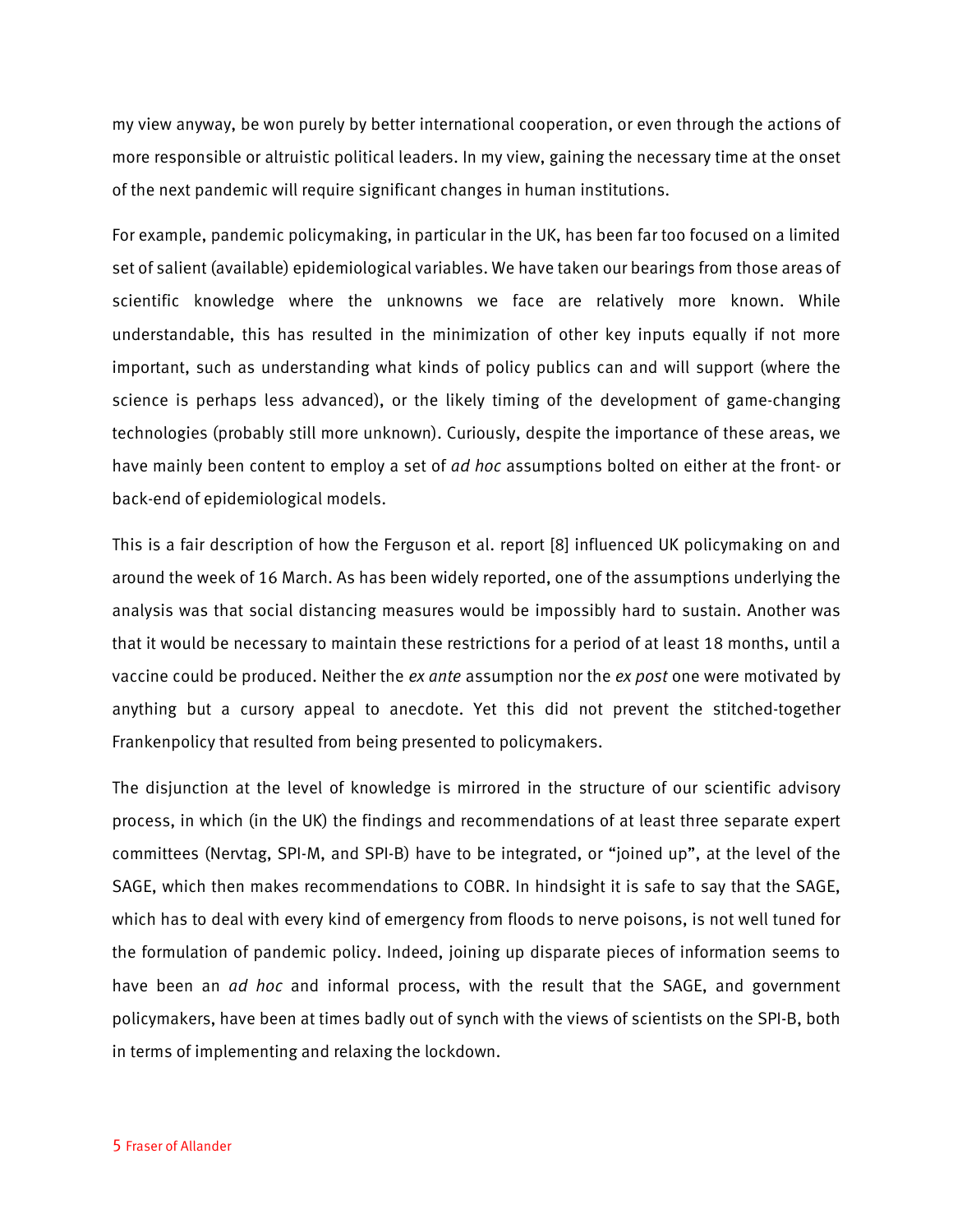In the failure to integrate disparate pieces of available information about the coming pandemic, it was possible for COVID-19 to "hide in plain sight", as the Pearl Harbor and 9/11 attackers could. In the failure to formulate a strategic vision for mitigating actions, however, our response followed the paradigm of "planning to fail" [9]:

*In the Vietnam War, like its successors, US decision makers struggled less than they should have when conditions permitted good choices, and then struggled more than could matter when conditions left them with only bad choices … policymakers are myopic. They craft policies around visible elements as if they were the whole picture. Because overarching policy goals are distant and open to interpretation, policymakers ground their decisions in the immediate world of short-term objectives, salient tasks and tactics, policy constraints and fixed time schedules. In consequence, they exaggerate the benefits of preferred policies, neglect their accompanying costs and requirements, and ignore beneficial alternatives.*

An *ad hoc* approach to incorporating less salient, non-epidemiological evidence into policymaking has been instrumental in shaping the chaotic experience with policy implementation in the UK, one marked by false starts, u-turns, the defection–or ejection–of prominent advisers and the progressive narrowing of margin for manoeuvre. The lost time between 13 and 23 March, when the UK finally went into lockdown, cost tens of thousands of lives and is likely to cost many thousands more over the coming year. The failure of policymakers to represent, or even indeed adequately to conceptualize, the complex value chain of pandemic policymaking, and to distinguish thereby between the importance of a given body of knowledge for policymaking and the state of development of science in that area has been a costly error that has led to predictably dismal results.

The first is that it has been impossible to communicate sensibly, either to the public or to policymakers, about scientific uncertainty. It is impossible in the first place because we have not adequately recognized or made explicit the limits of our own knowledge, in particular regarding how slightly better-known unknowns in fact depend critically on a set of more-unknown unknowns (such as the relative difficulty of obtaining compliance with social distancing). Knowledge is nothing if not contextual, yet the assumptions underpinning claims (such as "the public will never accept that" or "this is not consistent with our values") are easily overlooked. Another example is the idea, likewise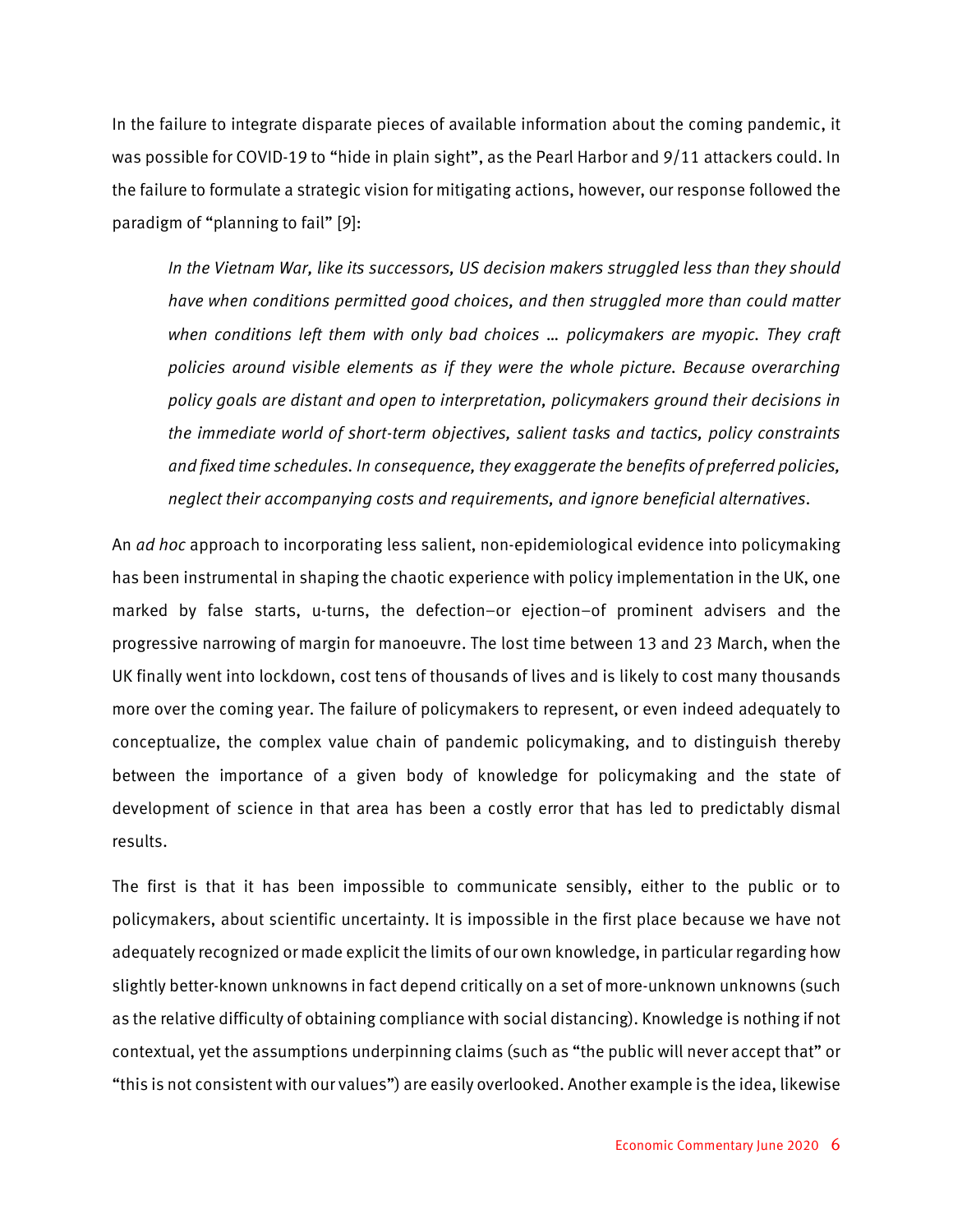unexamined, that "the public needs clarity"; with as a result the dumbing-down of policy to the lowest common denominator.

While this has the presumed advantage, at least in the calculations of policymakers, that policy will thereby "successfully land in the cheap seats", i.e. in the ears of those seated farthest away from the podium and whose minds can be reached, apparently, only by the scientific equivalent of shouting, it unfortunately results in policymakers' regularly making claims that are proved selfevidently wrong by facts. Politicians like to say that their policy is evidence based; scientists evidently appreciate the position of influence that their role in policymaking affords. Sadly, scientists and politicians have made what amounts to a forced marriage, one which, at least after the initial nuptial excitement has worn off, can be seen to have worked out badly for both parties.

The second major fault line that emerges is that any pre-existing consensus around a broad set of social goals starts to evaporate. Publics begin to identify trade-offs between the explicit, stated goals of policymaking (such as between biological and economic health). When the credibility of policymakers is undermined enough, these same publics will seek their own interests and cease to be willing to make sacrifices in the pursuit of collective social goals that benefit everyone. Individuals develop fatigue with policymakers' lack of credibility much more rapidly than they do with the difficult choices imposed by maintaining social cohesion around a set of shared objectives.

Nevertheless, trade-offs between goals of policy can be real, and the incidence of their benefits and disbenefits not equally shared. When policymakers are incapable of credibly articulating a unifying strategic vision, individuals are hardly to be blamed for making private calculations. The cynical may suppose that the aim was always precisely thus: to fracture social consensus sufficiently to create a state of disorder in which the raw exercise of power would be relatively unconstrained. Howbeit, bad pandemic policymaking inevitably undermines the social contract, and it eventually can destroy even the possibility of cooperation.

This points to the third and last fault line that I wish to mention. In pandemic policy, in contrast with, say, fiscal and monetary policy, government is not the implementer. The entirety of distributed individuals and communities, who each decide every day through a multitude of actions–as banal as visiting family members, cancelling football practice, or making trips to the store–either to express loyalty to policy or to defect from it, are the true policymakers. Though formal elections are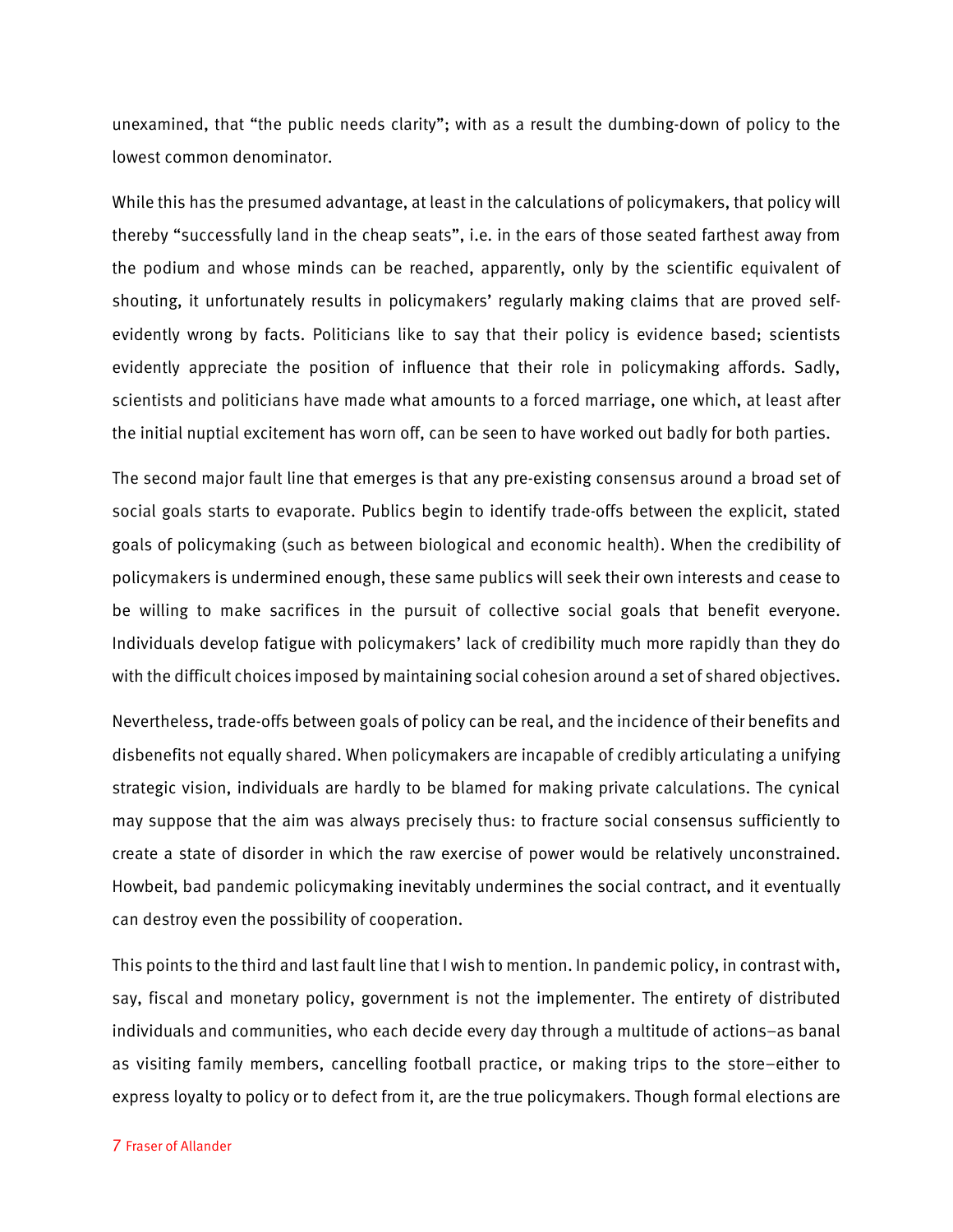the usual means by which individuals express their consent to be governed, their adherence (or not) to social-distancing rules amounts to the institution of a continual *de facto* election throughout the duration of the pandemic.

Adherence to policy has important costs and benefits, yet there has been little attempt to engage in policy formulation those who are directly affected by the outcomes. This is not the case, for example in the Netherlands, where an empirical study into the public's views about the trade-offs between health impacts and other effects of lockdown has been conducted online with members of the public [10]. I think it will be very hard, especially over the medium and long term, to formulate effective pandemic policy without involving those who are directly affected.

Comparatively little thought has been put into thinking about how to empower individuals and communities to make better choices in the diverse circumstances they face, rather than following a minimal set of absolutist pronouncements. Although the failure to implement a successful test, track, and trace (TTT) system is both inexplicable and inexcusable, I believe that the failure to engage distributed publics more effectively and systematically in policymaking has been the overriding strategic failure of pandemic policy so far. This is one area where we would like to make some impact at Strathclyde, if we can.

**Author:** Jeremy A. Lauer, Professor of Management Science, Strathclyde Business School

(formerly) Economist with the World Health Organization,

<https://www.strath.ac.uk/staff/lauerjeremydr/>